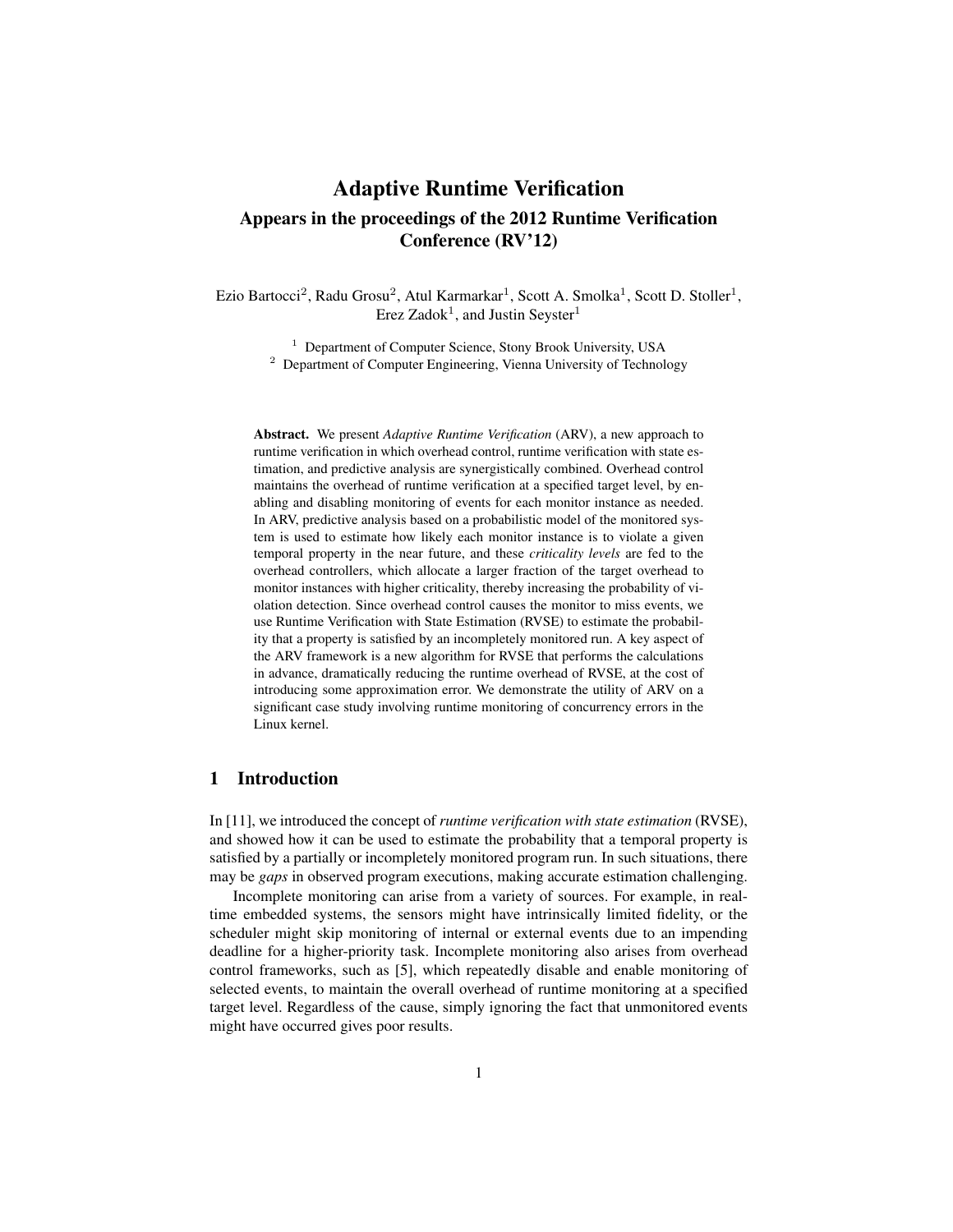The main idea behind RVSE is to use a statistical model of the monitored system, in the form of a Hidden Markov Model (HMM), to "fill in" gaps in event sequences. We then use an extended version of the forward algorithm of [7] to calculate the probability that the property is satisfied. The HMM can be learned automatically from training runs, using standard algorithms [7].

When the cause of incomplete monitoring is overhead control, a delicate interplay exists between RVSE and overhead control, due to the runtime overhead of RVSE itself: the matrix-vector calculations performed by the RVSE algorithm to process an observation symbol—which can be a program event or a gap symbol paired with a discrete probability distribution describing the length of the gap—are expensive. Note that we did not consider this interplay in [11], because the RVSE calculations were performed post-mortem in the experiments described there.

The relationship between RVSE and overhead control can be viewed as an accuracyoverhead tradeoff: the more overhead RVSE consumes processing an observation symbol, with the goal of performing more accurate state estimation, the more events are missed (because less overhead is available). Paradoxically, these extra missed events result in more gap symbols, making accurate state estimation all the more challenging.

This tension between accurate state estimation and overhead control can be understood in terms of Heisenberg's uncertainty principle, which essentially states that the more accurately one measures the position of an electron, the more its velocity is perturbed, and vice versa. In the case of RVSE, we are estimating the position (state) and velocity (execution time) of a "computation particle" (program counter) flowing through an instrumented program.

With these concerns in mind, this paper presents *Adaptive Runtime Verification* (ARV), a new approach to runtime verification in which overhead control, runtime verification with state estimation, and predictive analysis are synergistically combined. In ARV, as depicted in Figure 1, each monitor instance<sup>3</sup> has an associated *criticality level*, which is a measure of how "close" the instance is to violating the property under investigation. As criticality levels of monitor instances rise, so will the fraction of monitoring resources allocated to these instances, thereby increasing the probability of violation detection and concomitant adaptive responses to property violations.

The main contributions of this paper are:

- In ARV, the overhead-control subsystem and the RVSE-enabled monitoring subsystem are coupled together in a feedback control loop: overhead control introduces gaps in event sequences, whose resolution requires HMM-based state estimation (RVSE); state estimation informs overhead control, closing the loop. Upto-date state estimates enable the overhead-control subsystem to make intelligent, criticality-based decisions about how to allocate the available overhead among monitor instances.
- A key aspect of the ARV framework is a new algorithm for RVSE that performs the calculations offline (in advance), dramatically reducing the runtime overhead

<sup>&</sup>lt;sup>3</sup> A *monitor instance* is a runtime instance of a parameterized monitor. For example, our monitor for concurrency errors in the Linux kernel is parameterized by the id (address) of the structure being monitored.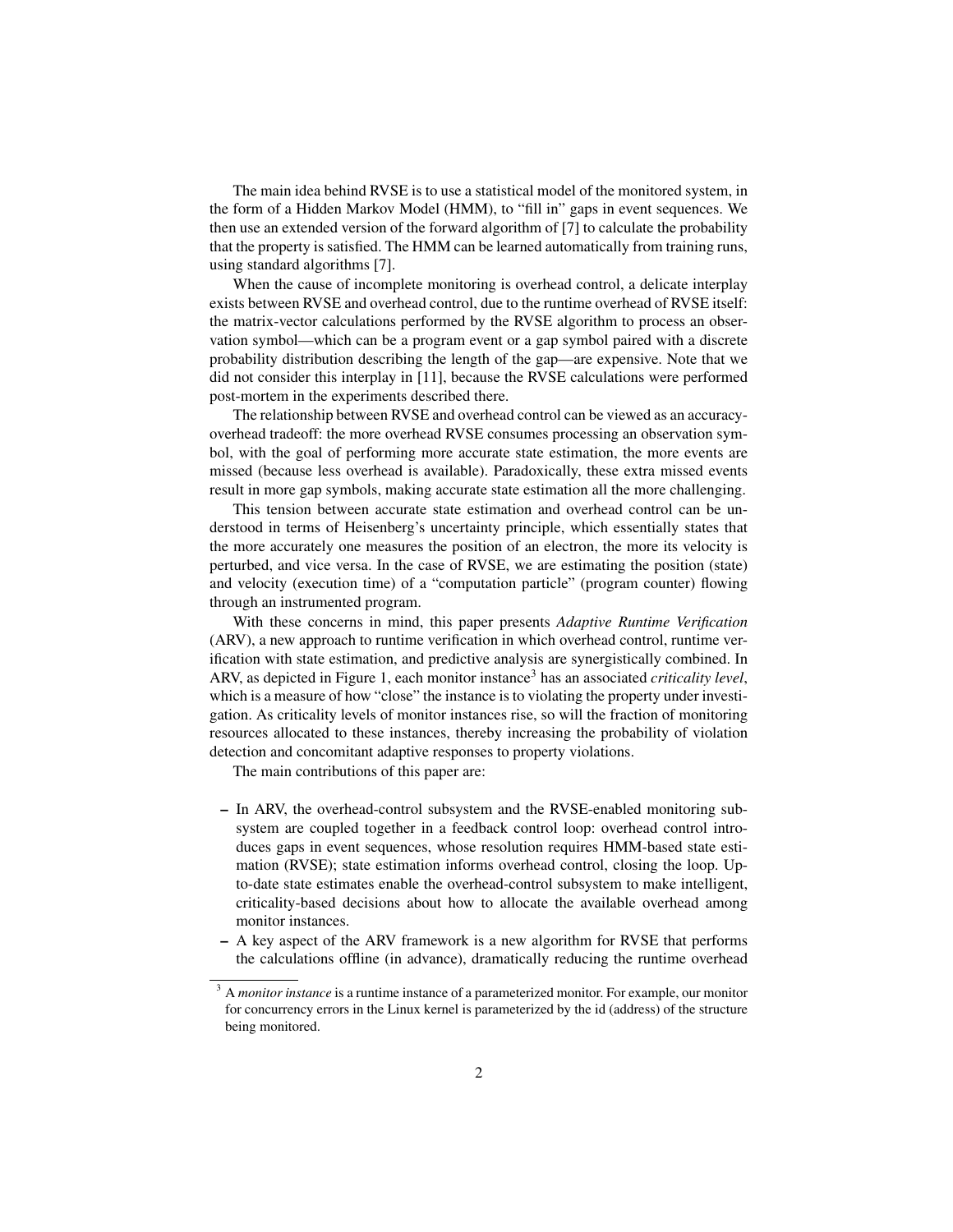

Fig. 1. The Adaptive Runtime Verification Framework

of RVSE, at the cost of introducing some approximation error. We analyze the cumulative approximation error incurred by this algorithm.

- To compute the criticality levels of monitor instances, the ARV framework performs reward-based reachability queries over the Discrete Time Markov Chain (DTMC) derived from the composition of the HMM model of the monitored program and the monitor, represented as a Deterministic Finite State Machine (DFSM). These queries determine the expected distance to the monitor's error state. These queries are also computed in advance, and the results are stored in a data structure.
- We demonstrate the utility of the ARV approach on a significant case study involving runtime monitoring of concurrency errors in the Linux kernel.

# 2 Background

*Hidden Markov Models (HMMs).* An HMM [7] is a tuple  $H = \langle S, A, V, B, \pi \rangle$  containing a set S of states, a transition probability distribution A, a set V of observation symbols (also called "outputs"), an observation probability distribution  $B$ , and an initial state distribution  $\pi$ . The states and observations are indexed (i.e., numbered), so S and V can be written as  $S = \{s_1, s_2, \ldots, s_{N_s}\}\$ and  $V = \{v_1, \ldots, v_{N_o}\}\$ , where  $N_s$  is the number of states, and  $N_o$  is the number of observation symbols. Let  $Pr(c_1 | c_2)$ denote the probability that  $c_1$  holds, given that  $c_2$  holds. The transition probability distribution A is an  $N_s \times N_s$  matrix indexed by states in both dimensions, such that  $A_{i,j}$  = Pr(state is  $s_j$  at time  $t + 1$  | state is  $s_i$  at time t). The observation probability distribution B is an  $N_s \times N_o$  matrix indexed by states and observations, such that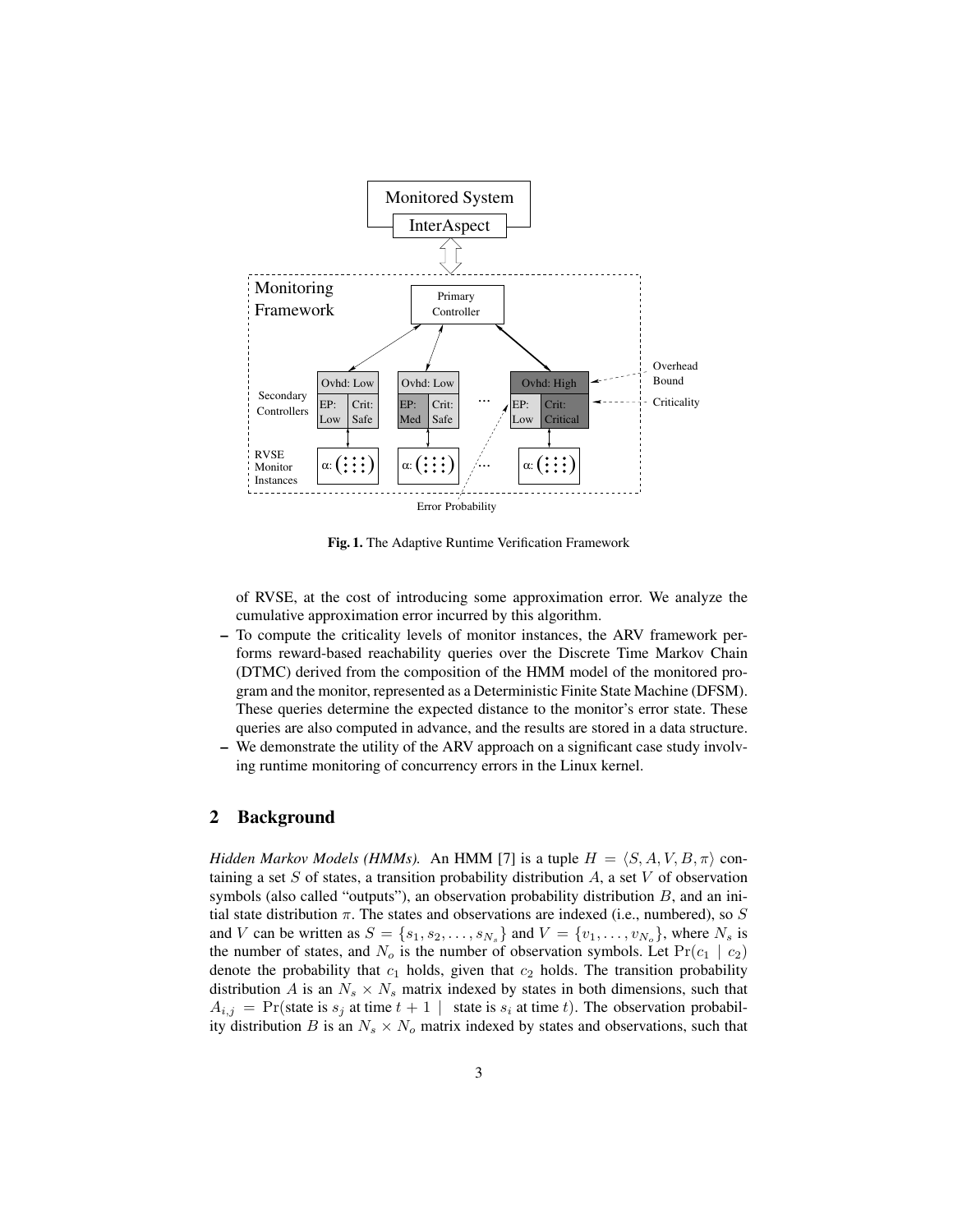$B_{i,j} = \Pr(v_i)$  is observed at time  $t \mid$  state is  $s_i$  at time t). Following tradition, we define  $b_i(v_k) = B_{i,k}$ . Prior distribution  $\pi_i$  is the probability that the initial state is  $s_i$ .

An example of an HMM is depicted in Figure 3 a). Each state is labeled with observation probabilities in that state; for example, P(LOCK)=0.99 in state  $s_1$  means  $B_{1,LOCK} = 0.99$ . Edges are labeled with transition probabilities; for example, 0.20 on the edge from  $s_2$  to  $s_3$  means  $A_{2,3} = 0.20$ .

*Learning HMMs.* Given a set of traces of a system and a desired number of states of the HMM, it is possible to learn an HMM model of the system using standard algorithms [7]. The main idea behind these algorithms is to maximize the probability that the HMM generates the given traces. In our experiments, we chose an HMM model with three states, used the Baum-Welch learning algorithm [1], and provided the learning algorithm with 1,000 traces as input. Figure 3 a) depicts the transition and observation probability distributions of the resulting HMM model. The related case study (Section 6) provides further details.

*Deterministic Finite State Machines (DFSMs).* We assume that the temporal property  $\phi$  to be monitored is expressed as a parametrized deterministic finite state machine. A DFSM is a tuple  $M = \langle S_M, m_{init}, V, \delta, F \rangle$ , where  $S_M$  is the set of states,  $m_{init}$ in  $S_M$  is the initial state, V is the alphabet (also called the set of input symbols),  $\delta$  :  $S_M \times V \to S_M$  is the transition function, and F is the set of accepting states (also called "final states"). Note that  $\delta$  is a total function. A trace O satisfies the property iff it leaves  $M$  in an accepting state.

*RVSE Algorithm.* In [11], we extended the forward algorithm to estimate the probability of having encountered an error (equivalent to be in an accepting state) in the case where the observation sequence O contains the symbol  $qap(L)$  denoting a possible gap with an unknown length. The length distribution  $L$  is a probability distribution on the natural numbers:  $L(\ell)$  is the probability that the gap has length  $\ell$ .

The Hidden Markov Model  $H = \langle S, A, V, B, \pi \rangle$  models the monitored system, where  $S = \{s_1, \ldots, s_{N_s}\}\$  and  $V = \{v_1, \ldots, v_{N_o}\}\$ . Observation symbols of H are observable actions of the monitored system. H need not be an exact model of the system.

The property  $\phi$  is represented by a DFSM  $M = \langle S_M, m_{init}, V, \delta, F \rangle$ . For simplicity, we take the alphabet of  $M$  to be the same as the set of observation symbols of  $H$ . It is easy to allow the alphabet of  $M$  to be a subset of the observation symbols of  $H$ , by modifying the algorithm so that observations of symbols outside the alphabet of M leave M in the same state.

The goal is to compute  $Pr(\phi \mid O, H)$ , i.e., the probability that the system's behavior satisfies  $\phi$ , given observation sequence O and model H. Let  $Q = \langle q_1, q_2, \ldots, q_T \rangle$ denote the (unknown) state sequence that the system passed through, i.e.,  $q_t$  denotes the state of the system when observation  $O_t$  is made. We extend the forward algorithm [7] to compute  $\alpha_t(i,m) = \Pr(O_1, O_2, \ldots, O_t, q_t = s_i, m_t = m \mid H)$ , i.e., the joint probability that the first t observations yield  $O_1, O_2, \ldots, O_t$  and that  $q_t$  is  $s_i$  and that  $m_t$  is m, given the model H. We refer to a pair  $(j, n)$  of an HMM state and a DFSM state as a *compound state*, and we sometimes refer to  $\alpha_t$  as a probability distribution over compound states. The extended algorithm appears in Figure 2.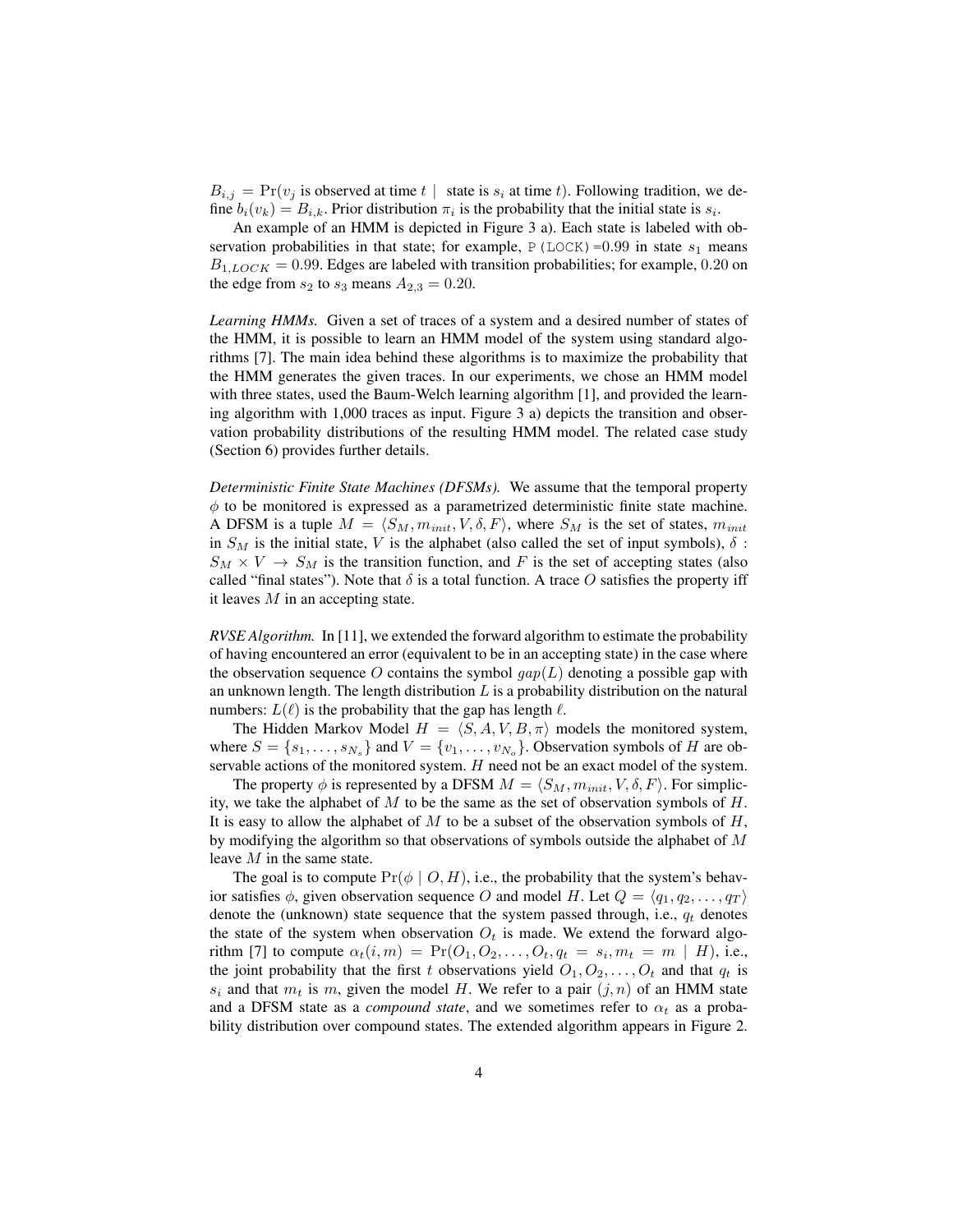$$
p_i(m,n) = \sum_{v \in V \text{ S.t. } \delta(m,v) = n} b_i(v)
$$
 (1)

$$
g_0(i, m, j, n) = (i = j \land m = n)? 1:0
$$
\n(2)

$$
g_{\ell+1}(i,m,j,n) = \sum_{i' \in [1..N_s], m' \in S_M} g_{\ell}(i,m,i',m') A_{i',j} p_j(m',n)
$$
(3)

$$
\alpha_{1}(j,n) = (4)
$$
\n
$$
\begin{cases}\n(n = \delta(m_{init}, O_{1})) ? \pi_{j} b_{j}(O_{1}) : 0 & \text{if } O_{1} \neq gap(L) \\
L(0)(n = m_{init} ? \pi_{j} : 0) + \sum_{\ell > 0, i \in [1..N_{s}]} L(\ell) \pi_{i} g_{\ell}(i, m_{init}, j, n) & \text{if } O_{1} = gap(L) \\
\text{for } 1 \leq j \leq N_{s} \text{ and } n \in S_{M} \\
\sum_{i \in [1..N_{s}]} \alpha_{t}(i, m) A_{i,j} & b_{j}(O_{t+1}) & \text{if } O_{t+1} \neq gap(L) \\
\sum_{i \in [1..N_{s}]} \alpha_{t}(i, m) + \sum_{\ell > 0} L(\ell) \sum_{i \in [1..N_{s}]} \alpha_{t}(i, m) g_{\ell}(i, m, j, n) & \text{if } O_{t+1} = gap(L)\n\end{cases}
$$
\n(5)\n
$$
\alpha_{t+1}(j,n) = \begin{cases}\n\sum_{i \in [1..N_{s}]} \alpha_{t}(i, m) A_{i,j} & \text{if } O_{t+1} \neq gap(L) \\
L(0) \alpha_{t}(j, n) + \sum_{\ell > 0} L(\ell) \sum_{i \in [1..N_{s}]} \alpha_{t}(i, m) g_{\ell}(i, m, j, n) & \text{if } O_{t+1} = gap(L) \\
m \in S_{M} & m \in S_{M}\n\end{cases}
$$

Fig. 2. Forward algorithm for Runtime Verification with State Estimation.  $\text{pred}(n, v)$  is the set of predecessors of  $n$  with respect to  $v$  in the DFSM, i.e., the set of states  $m$  such that  $M$  transitions from  $m$  to  $n$  on input  $v$ .

The desired probability  $Pr(\phi \mid O, H)$  is the probability that the DFSM is in an accepting state after observation sequence O, which is  $p_{\text{sat}}(\alpha_{|O|+1})$ , where  $p_{\text{sat}}(\alpha)$  =  $\sum_{j\in 1..N_s,n\in F}\alpha(j,n)$  /  $\sum_{j\in 1..N_s,n\in S_M}\alpha(j,n)$ . The probability of an error (i.e., a violation of the property) is  $p_{\text{err}}(\alpha) = 1 - p_{\text{sat}}(\alpha)$ .

### 3 The ARV Framework: Architecture and Principles

Figure 1 depicts the architecture of the ARV framework. ARV uses InterAspect [8], an aspect-oriented program-instrumentation framework that we developed for the GCC compiler collection, to insert code that intercepts monitored events and sends them to the *monitoring framework*. The monitoring framework maintains a separate RVSEenabled monitor instance for each monitored object.

Each monitor instance uses the RVSE algorithm in Section 4 to compute its estimate of the composite HMM-DFSM state; specifically, it keeps track of which pre-computed probability distribution over compound states characterizes the current system state.

Each instance uses this probability distribution over compound states to compute the its *error probability* (EP), i.e., the probability that a property violation has occurred, as described in Section 4. Each instance also uses this probability distribution over com-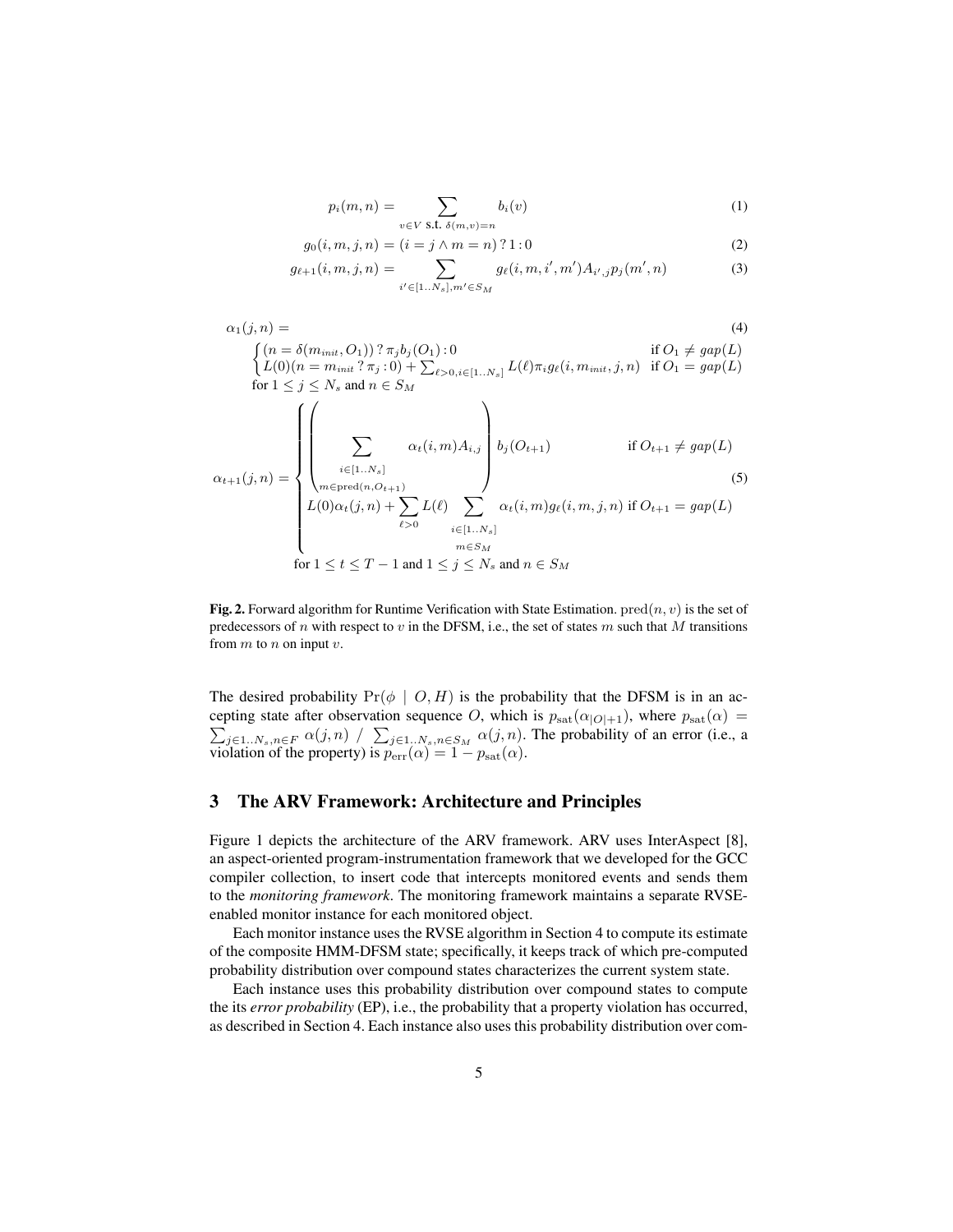

Fig. 3. Left (a): An example of an HMM. Right (b): Two examples of DFSM. States with a double border are accepting states.

pound states to compute its *criticality level*, based on the expected number of transitions before a violation occurs, using the predictive analysis of Section 5.

The overhead-control subsystem is structured, as in SMCO [5], as a *cascade controller* comprising one primary controller and a number of secondary controllers, one per monitor instance. The primary controller allocates monitoring resources (overhead), and the secondary controllers enforce the overhead allocation by disabling monitoring when necessary. A key feature of ARV's design is the ability to redistribute overhead so that more critical monitor instances are allowed more monitoring overhead.

# 4 Pre-computation of RVSE Distributions

Performing the matrix calculations in the RVSE algorithm during monitoring incurs very high overhead. This section describes how to dramatically reduce the overhead by pre-computing compound-state probability distributions  $\alpha$  and storing them in a rooted graph. Each edge of the graph is labeled with an observation symbol. At run-time, the algorithm maintains (for each monitor instance) a pointer  $curNode$ , indicating the node associated with the current state. The probability distribution in the current state is given by the matrix associated with  $curNode$ . Initially,  $curNode$  points to the root node. Upon observing an observation symbol  $O$ , the algorithm finds the node  $n'$  reachable from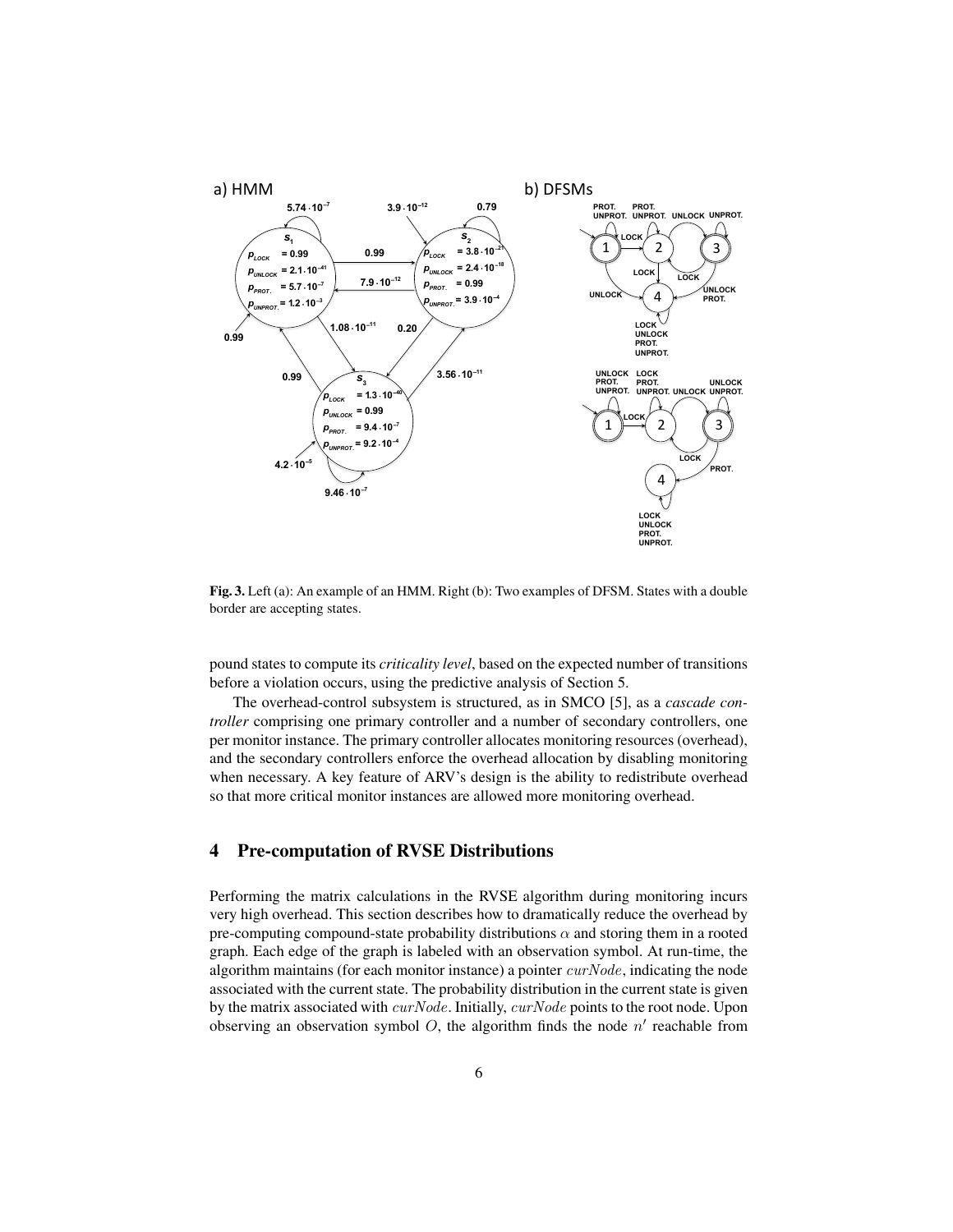curNode by an edge labeled with  $O$ , and then assigns  $n'$  to curNode. Note that this takes constant time, independent of the sizes of the HMM and the monitor.

In general, an unbounded number of probability distributions may be reachable, in which case the graph would be infinite. We introduce an approximation in order to ensure termination. Specifically, we introduce a binary relation closeEnough on compound-state probability distributions, and during the graph construction, we identify nodes that are close enough.

Pseudo-code for the graph construction appears in Figure 4. successor( $\alpha$ , O) is the probability distribution obtained using the forward algorithm—specifically, equation (5)—to update compound-state probability distribution  $\alpha$  based on observation of observation symbol O. Note that each edge is marked as *exact* or *approximate*, indicating whether it introduces any inaccuracy. normalize( $\alpha$ ) is the probability distribution obtained by computing  $\sum_{j,n} \alpha(j, n)$  and then dividing every entry in  $\alpha$  by this sum; the resulting matrix  $\alpha'$  satisfies  $\sum_{j,n} \alpha'(j,n) = 1$ . Normalization has two benefits. First, it helps reduce the number of nodes, because normalized matrices are more likely to be equal or close-enough than un-normalized matrices. Second, normalization helps reduce the inaccuracy caused by the use of limited-precision numerical calculations in the implementation (*cf.* [7, Section V.A]), which uses the term "scaling" instead of "normalization"). Normalization is compatible with our original RVSE algorithm—in particular, it does not affect the value calculated for  $Pr(\phi \mid O, H)$ —and it provides the second benefit described above in that algorithm, too, so we assume hereafter that the original RVSE algorithm is extended to normalize each matrix  $\alpha_t$ .

A state s of a DFSM is *dead* if it is non-accepting and all of its outgoing transitions lead to s. A probability distribution is *dead* if the probabilities of compound states containing dead states of the DFSM sum to 1. The algorithm does not bother to compute successors of dead probability distributions, which always have error probability 1.

We define the close-enough relation by: close Enough $(\alpha, \alpha')$  iff  $||\alpha - \alpha'||_{\text{sum}} \leq \epsilon$ , where  $\epsilon$  is an implicit parameter of the construction, and  $||\alpha||_{\text{sum}} = \sum_{i,j} |\alpha(i,j)|$ . Note that, if we regard  $\alpha$  as a vector, as is traditional in HMM theory, then this norm is the vector 1-norm.

*Termination.* We prove termination of the graph construction using the pigeonhole principle. Consider the space of  $N_s \times N_m$  matrices with entries in the range [0..1], where  $N_m = |S_m|$ . Partition this space into cells (hypercubes) with edge length  $\epsilon/N_sN_m$ . If two matrices  $\alpha$  and  $\alpha'$  are in the same cell, then the absolute value of the largest element in  $\alpha-\alpha'$  is at most  $\epsilon/N_sN_m$ , and  $||\alpha-\alpha'||_{\text{sum}}$  is at most the number of elements times the largest element, so  $||\alpha - \alpha'||_{\text{sum}} \leq N_s N_m \epsilon / N_s N_m$ , hence  $||\alpha - \alpha'||_{\text{sum}} \leq \epsilon$ . The contrapositive of this conclusion is: if two matrices satisfy  $||\alpha - \alpha'||_{\text{sum}} > \epsilon$ , then they are in different cells. Therefore, the number of nodes in the graph is bounded by the number of cells in this grid, which is  $(N_s N_m/\epsilon)^{N_s N_m}$ . Note that this termination proof applies even if normalization is omitted from the algorithm.

*Cumulative Inaccuracy.* Use of the closeEnough relation during graph construction introduces inaccuracy. We characterize the inaccuracy by bounding the difference between the probability distribution matrix associated with *curNode* and the probability distribution matrix that would be computed by the original RVSE algorithm. Let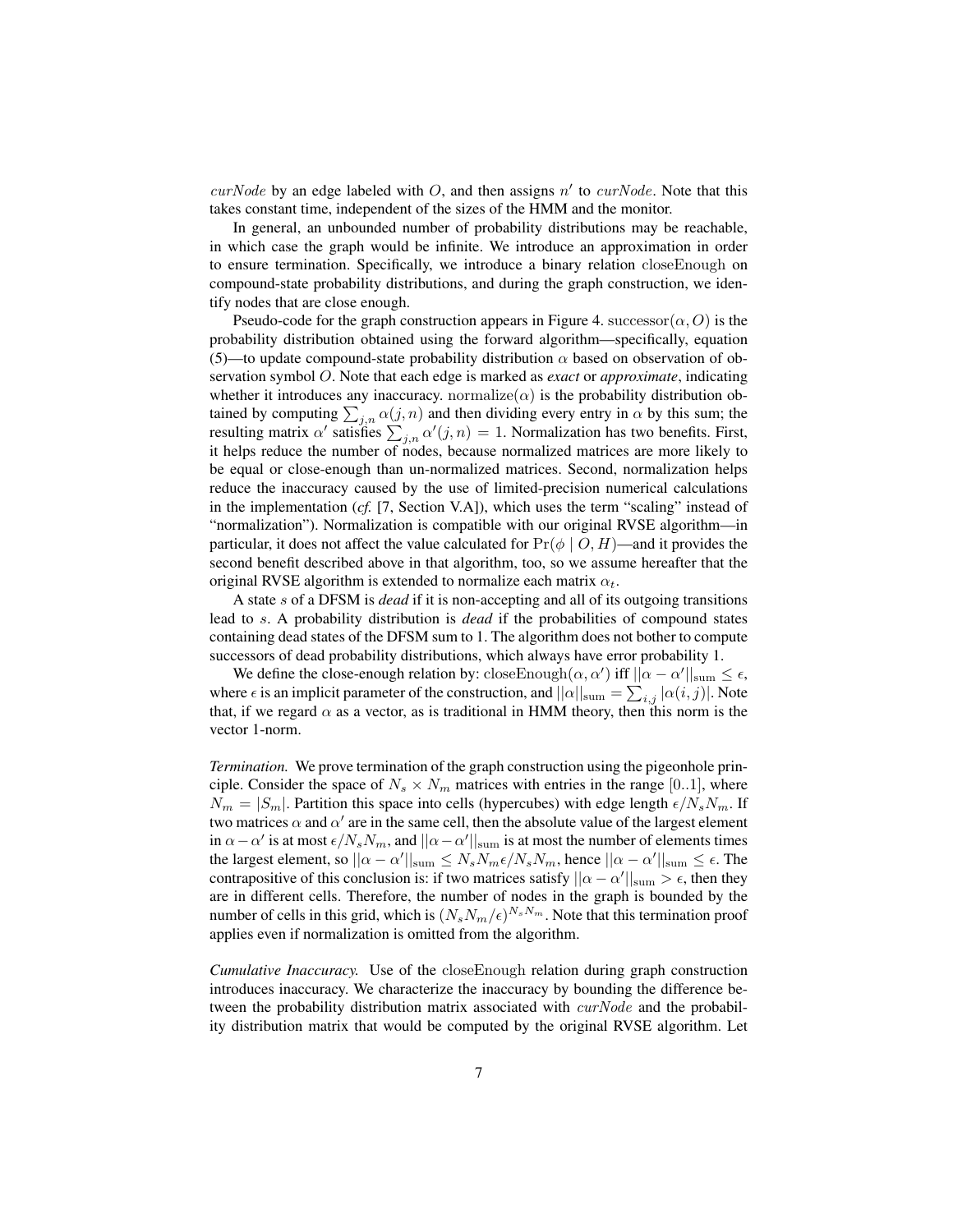```
\alpha_0 = the probability distribution with \alpha_0(j, m_{init}) = \pi_0(j), and \alpha_0(j, n) = 0 for n \neq m_{init}workset = {\alpha_0}nodes = {\alpha_0}while workset \neq \emptyset\alpha = \textit{workset}.\text{removeOne}();for each observation symbol O in V\alpha' = normalize(successor(\alpha, O))
   if dead(\alpha')
    continue
  endif
   if \alpha' \in nodesadd an exact edge labeled with O from \alpha to \alpha'else if there exists \alpha'' in nodes such that close Enough(\alpha', \alpha'')add an approximate edge labeled with O from \alpha to \alpha'else
    add \alpha' to nodes and workset
    add an exact edge labeled with O from \alpha to \alpha'endif
 endfor
endwhile
```
Fig. 4. Pseudo-code for graph construction

 $\alpha'_1, \alpha'_2, \dots, \alpha'_t$  be the sequence of matrices labeling the nodes visited in the graph, for a given observation sequence O. Let  $\alpha_1, \alpha_2, \ldots, \alpha_t$  be sequence of matrices calculated by the RVSE algorithm for the same observation sequence O. The cumulative inaccuracy is expressed as a bound  $err_t$  on  $||\alpha_t - \alpha'_t||_{\text{sum}}$ . First, we consider inaccuracy assuming that the original and new RVSE algorithms do *not* normalize the probability distributions (recall that normalization is not needed to ensure soundness or termination), and we show that the cumulative inaccuracy does not increase along an exact edge and increases by at most  $\epsilon$  along an approximate edge.

We define  $err_t$  inductively. The base case is  $err_0 = 0$ . For the induction case, we suppose  $||\alpha'_t - \alpha_t||_{\text{sum}} \leq err_t$  and define  $err_{t+1}$  so that  $||\alpha'_{t+1} - \alpha_{t+1}||_{\text{sum}} \leq err_{t+1}$ .

If the transition from  $\alpha_t'$  to  $\alpha_{t+1}'$  traverses an exact edge, then the inaccuracy remains unchanged:  $err_{t+1} = err_t$ . To prove this, we show that the following inequality holds:  $||\text{successor}(\alpha_t', O_{t+1}) - \text{successor}(\alpha_t, O_{t+1})||_{\text{sum}} \leq err_t$ . To prove this, we expand the definition of successor and simplify. There are two cases, depending on whether  $O_{t+1}$  is a gap. If  $O_{t+1}$  is not a gap,

$$
\begin{aligned} & \sum_{j \in [1..N_s], n \in S_M} \left| \textrm{successor}(\alpha_t', O_{t+1}) - \textrm{successor}(\alpha_t, O_{t+1}) \right| \\ & = \sum_{j \in [1..N_s], n \in S_M} \sum_{i \in [1..N_s], m \in \textrm{pred}(n, O_{t+1})} |\alpha_t'(i,m) - \alpha_t(i,m)| A_{i,j} b_j(O_{t+1}) \\ & \textrm{ // } M \textrm{ is deterministic, so each } m \textrm{ is predecessor of at most one } n \textrm{ for given } O_{t+1}, \\ & \textrm{ // so for any } f, \sum_{n \in S_M, m \in \textrm{pred}(n, O_{t+1})} f(m) \leq \sum_{m \in S_M} f(m). \\ & \leq \sum_{j \in [1..N_s], i \in [1..N_s], m \in S_M} |\alpha_t'(i,m) - \alpha_t(i,m)| A_{i,j} b_j(O_{t+1}) \\ & \textrm{ A is stochastic, i.e., } \sum_{j \in S_M} A_{i,j} = 1, \textrm{ and } b_j(O_{t+1}) \leq 1 \\ & \leq \sum_{i \in [1..N_s], m \in S_M} |\alpha_t'(i,m) - \alpha_t(i,m)| \\ & \leq err_t \end{aligned}
$$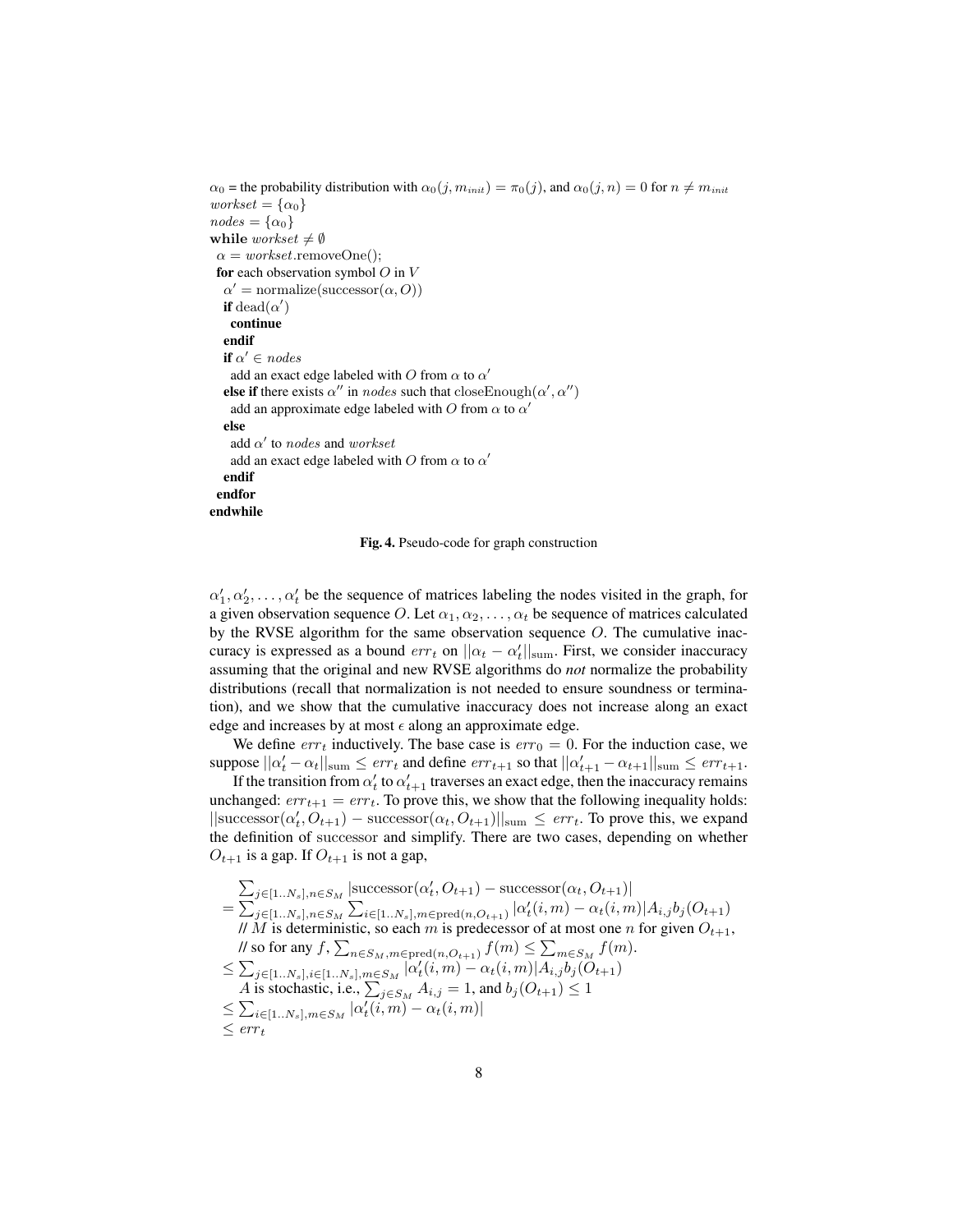If  $O_{t+1}$  is a gap,

$$
\begin{aligned} & \sum_{j \in [1..N_s], n \in S_M} |\textrm{successor}(\alpha_t', O_{t+1}) - \textrm{successor}(\alpha_t, O_{t+1})| \\ & = \sum_{j \in [1..N_s], n \in S_M} L(0) |\alpha_t'(j,n) - \alpha_t(j,n)| \\ & + \sum_{\ell > 0} L(\ell) \sum_{i \in [1..N_s], m \in \textrm{pred}(n, O_{t+1})} |\alpha_t'(i,m) - \alpha_t(i,m)| g_\ell(i,m,j,n) \\ & \quad \textrm{ // definition of } err_t \\ & \le L(0) err_t \\ & + \sum_{\ell > 0} L(\ell) \sum_{i \in [1..N_s], m \in \textrm{pred}(n, O_{t+1})} |\alpha_t'(i,m) - \alpha_t(i,m)| \sum_{j \in [1..N_s], n \in S_M} g_\ell(i,m,j,n) \\ & \quad \textrm{ // } g_\ell(i,m,\cdot,\cdot) \textrm{ is stochastic, i.e., } \sum_{j \in [1..N_s], n \in S_M} g_\ell(i,m,j,n) = 1 \textrm{, and def. of } err_t \\ & \le L(0) err_t + \sum_{\ell > 0} L(\ell) err_t \\ & \quad \textrm{ // } \sum_{\ell \ge 0} L(\ell) = 1 \\ & \le err_t \end{aligned}
$$

If the transition from  $\alpha'_t$  to  $\alpha'_{t+1}$  traverses an approximate edge, then, by definition of closeEnough, the traversal may add  $\epsilon$  to the cumulative inaccuracy, so  $err_{t+1}$  =  $err_t + \epsilon$ . Note that the same argument used in the case of an exact edge implies that the inaccuracy in  $err_t$  is not amplified by traversal of an approximate edge.

Now we consider the effect of normalization on cumulative inaccuracy. We show that normalization does not increase the inaccuracy. Let  $\hat{\alpha}'_t$  and  $\hat{\alpha}_t$  be the probability distributions computed in step t before normalization; thus,  $\alpha'_t = \text{normalize}(\hat{\alpha}'_t)$  and  $\alpha_t$  = normalize( $\hat{\alpha}_t$ ). Note that  $\sum_{j,n} \hat{\alpha}'_t(j,n)$  and  $\sum_{j,n} \hat{\alpha}_t(j,n)$  are at most 1; this is a property of the forward algorithm (*cf.* [7, Section V.A]). Also, every element of  $\hat{\alpha}'_t$ ,  $\hat{\alpha}_t$   $\alpha'_t$ , and  $\alpha_t$  is between 0 and 1. Thus, normalization moves each element of  $\hat{\alpha}'_t$ and  $\hat{\alpha}_t$  to the right on the number line, closer to 1, or leaves it unchanged. For concreteness, suppose  $\sum_{j,n} \hat{\alpha}'_t(j,n) < \sum_{j,n} \hat{\alpha}_t(j,n)$ ; a completely symmetric argument applies when the inequality points the other way. This inequality implies that, on average, elements of  $\hat{\alpha}'_t$  are to the left of elements of  $\hat{\alpha}_t$ . It also implies that, on average, normalization moves elements of  $\hat{\alpha}'_t$  farther (to the right) than it moves elements of  $\hat{\alpha}_t$ . These observations together imply that, on average, corresponding elements of  $\hat{\alpha}'_t$  and  $\hat{\alpha}_t$  are closer to each other after normalization than before normalization, and hence that  $||\alpha'_t - \alpha_t||_{\text{sum}} \le ||\hat{\alpha}'_t - \hat{\alpha}_t||_{\text{sum}}$ . Note that elements of  $\hat{\alpha}'_t$  cannot move so much farther to the right than elements of  $\hat{\alpha}_t$  that they end up being farther, on average, from the corresponding elements of  $\hat{\alpha}_t$ , because both matrices end up with the same average value for the elements (namely,  $1/N_sN_m$ ).

*Stricter Close-Enough Relation* To improve the accuracy of the algorithm, a slightly stricter close-enough relation is used in our experiments: close Enough $(\alpha, \alpha')$  holds iff  $||\alpha - \alpha'||_{\text{sum}} \leq \epsilon \wedge (p_{\text{dead}}(\alpha) = 0 \Leftrightarrow p_{\text{dead}}(\alpha') = 0)$ , where  $p_{\text{dead}}(\alpha)$  is the sum of the elements of  $\alpha$  corresponding to compound states containing a dead state of M. It is easy to show that the algorithm still terminates, and that the above bound on cumulative inaccuracy still holds.

### 5 Predictive Analysis of Criticality Levels

*Criticality Level.* We define the *criticality level* of a monitor instance to be the inverse of the expected distance (number of steps) to a violation of the property of interest. To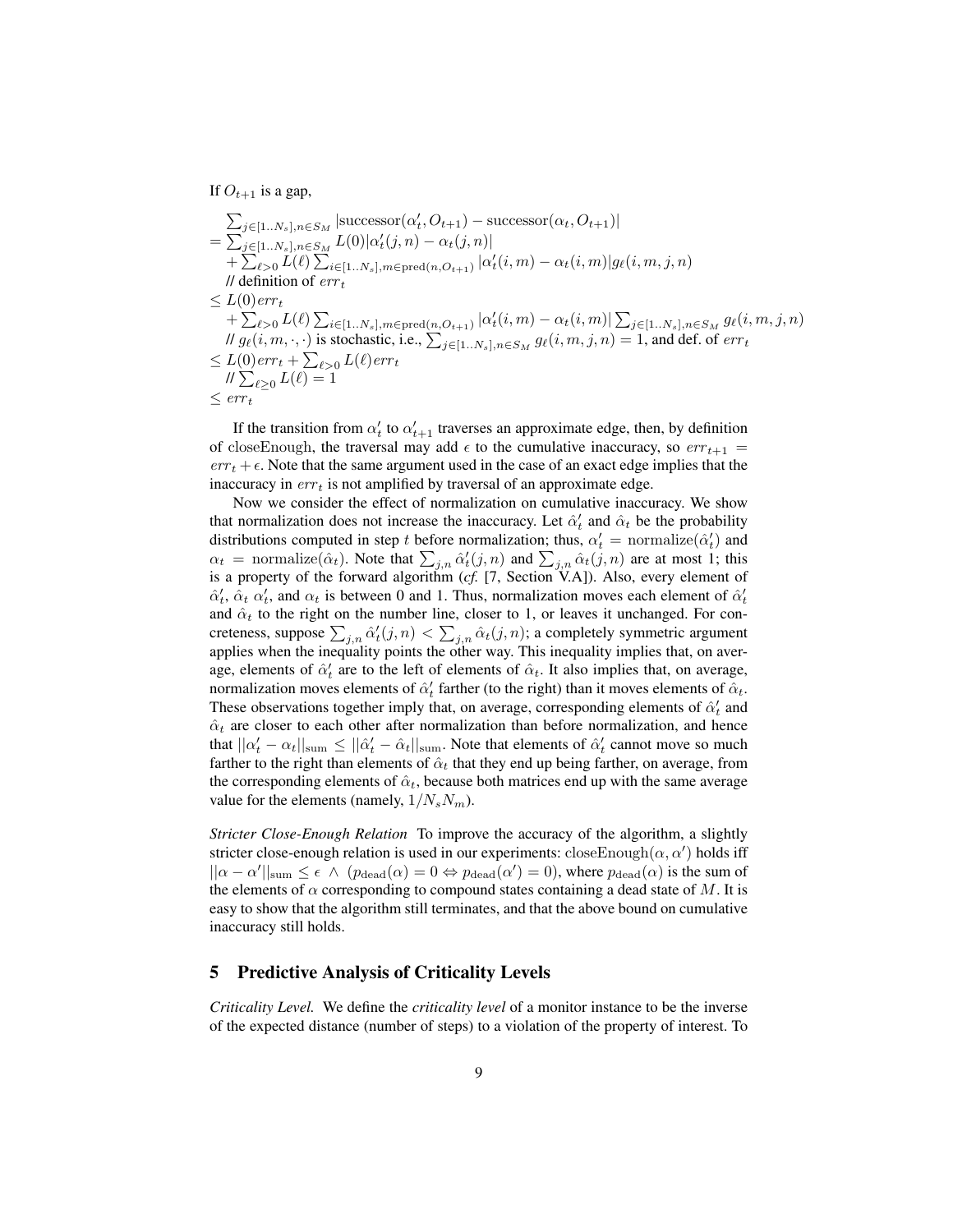compute this expected distance for each compound state, we compute a Discrete Time Markov Chain (DTMC) by composing the HMM model  $H$  of the monitored program with the DFSM  $M$  for the property. We then add a reward state structure to it, assigning a cost of 1 to each compound state. We use PRISM [6] to compute, as a reward-based reachability query, the expected number of steps for each compound state to reach compound states containing dead states of  $M$ . Note that these queries are issued in advance of the actual runtime monitoring, with the results stored in a table for efficient access.

*Discrete-Time Markov Chain (DTMC).* A Discrete-Time Markov Chain (DTMC) [6] is a tuple  $\mathcal{D} = (S_D, \tilde{s}_0, \mathbf{P})$ , where  $S_D$  is a finite set of states,  $\tilde{s}_0 \in S_D$  is the initial state, and  $P: S_D \times S_D \rightarrow [0, 1]$  is the transition probability function.  $P(\tilde{s}_1, \tilde{s}_2)$  is the probability of making a transition from  $\tilde{s_1}$  to  $\tilde{s_2}$ .

*Reward Structures.* DTMCs can be extended with a reward (or cost) structure [6]. A *state reward function*  $\rho$  is a function from states of the DTMC to non-negative real numbers, specifying the reward (or cost, depending on the interpretation of the value in the application of interest) for each state; specifically,  $\rho(\tilde{s})$  is the reward acquired if the DTMC is in state  $\tilde{s}$  for 1 time-step.

*Composition of an HMM with a DFSM.* Given an HMM  $H = \langle S, A, V, B, \pi \rangle$  and a DFSM  $M = \langle S_M, m_{init}, V, \delta, F \rangle$ , their composition is a DTMC  $\mathcal{D} = (S_D, \tilde{s}_0, \mathbf{P}),$ where  $S_D = (S \times S_M) \cup {\{\tilde{s}_0\}}$ ,  $\tilde{s}_0$  is the initial state, and the transition probability function  $P$  is defined by:

- 
$$
\mathbf{P}(\tilde{s}_0, (s_i, m_{init})) = \pi
$$
, with  $1 \le i \le |S|$ ,  
-  $\mathbf{P}((s_{i_1}, m_{j_1}), (s_{i_2}, m_{j_2})) = A_{i_1, i_2} \sum_{\forall v_k \in V : \delta(m_{i_1}, v_k) = m_{i_2}} b_{i_1}(v_k).$ 

We extend D with the state reward function such that  $\rho(\tilde{s}) = 1$  for all  $\tilde{s} \in S_D$ . With this reward function, we can calculate the expected number of steps until a particular state of the DTMC occurs.

*Computing the Expected Distance.* The expected distance  $ExpDist(\tilde{s}, T)$  of a state  $\tilde{s}$ of the DTMC to reach a set of states  $T \subseteq S_D$  is defined as the expected cumulative reward and is computed as follows:

$$
\text{ExpDist}(\tilde{s}, T) = \begin{cases} \infty & \text{if } \text{PReach}(\tilde{s}, T) < 1\\ 0 & \text{if } \tilde{s} \in T\\ \underline{\rho}(\tilde{s}) + \sum_{\tilde{s}' \in S_D} \mathbf{P}(\tilde{s}, \tilde{s}') \cdot \text{ExpDist}(\tilde{s}', T) \text{ otherwise} \end{cases}
$$

where PReach( $\tilde{s}$ , T) is the probability to eventually reach a state in T starting from  $\tilde{s}$ . For further details on quantitative reachability analysis for DTMCs, see [6]. The expected distance for a monitor instance with compound-state probability distribution  $\alpha$  is then defined by  $\text{ExpDist}(\alpha, T) = \sum_{i,j} \alpha(i,j) \cdot \text{ExpDist}((s_i, m_j), T)$ .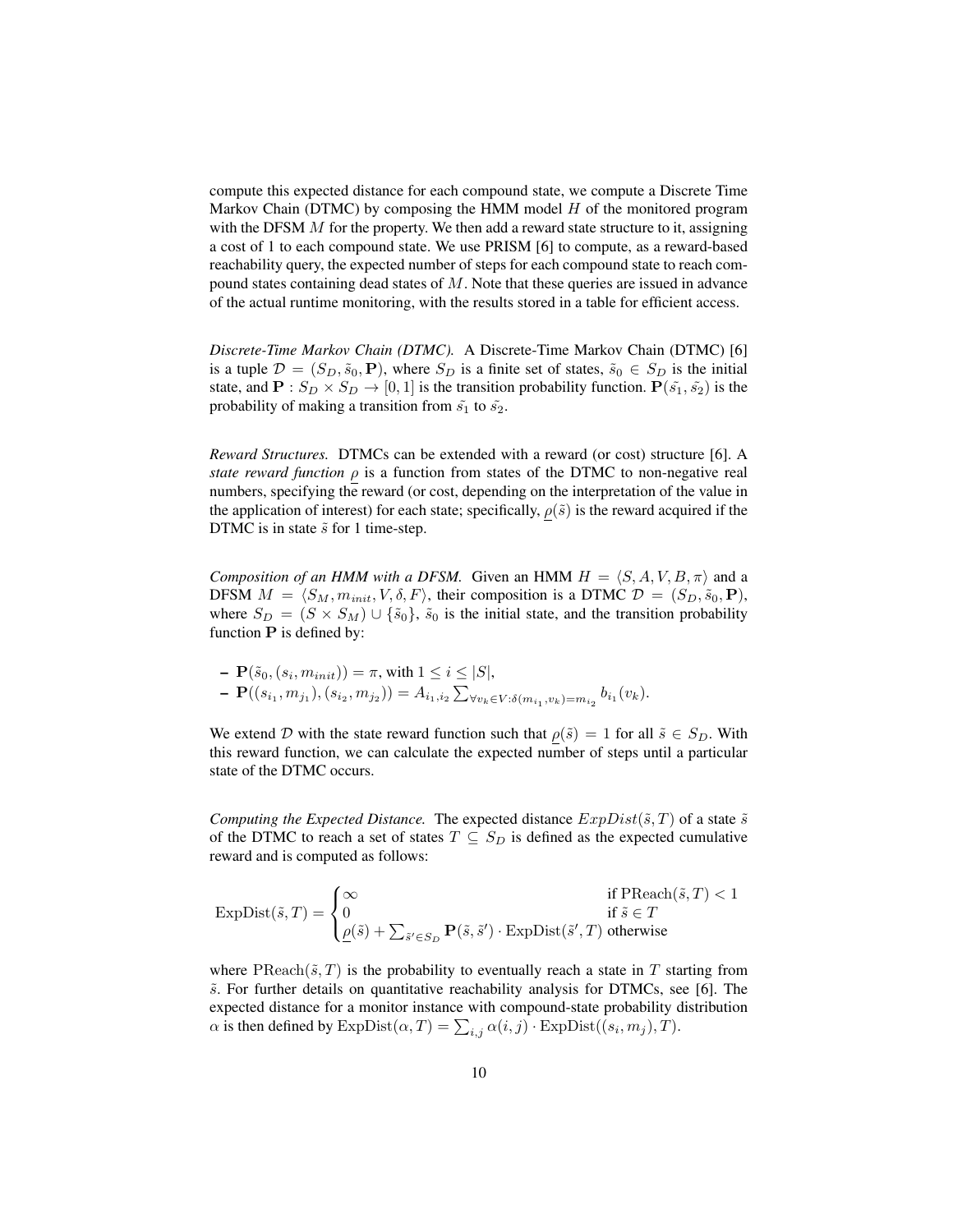### 6 Case Study

We evaluate our system by designing a monitor for the lock discipline property and applying it to the Btrfs file system. This property is implicitly parameterized by a struct type S that has a lock member, protected fields, and unprotected fields. Informally, the property requires that all accesses to protected fields occur while the lock is held.

The DFSM  $M^{LD}(t, o)$  for the lock discipline property is parameterized by a thread t and an object  $o$ , where  $o$  is a particular struct with type  $S$ . There are four kinds of events:  $\text{LOCK}(t, o)$  (thread t acquires the lock associated with object o), UNLOCK $(t, o)$ (thread t releases the lock associated with object  $o$ ),  $PROT(t, o)$  (thread t accesses a protected field of object  $o$ ), and UNPROT $(t, o)$  (thread t accesses an unprotected field of object o). The DFSM  $M^{LD}(t, o)$  is shown in the lower part of Figure 3(b); the parameters  $t$  and  $\varrho$  are elided to avoid clutter. It requires that thread  $t$ 's accesses to protected fields occur while thread  $t$  holds the lock associated with object  $o$ , except for accesses to protected fields before the first time  $t$  acquires that lock (such accesses are assumed to be part of initialization of  $o$ ).

# 7 Implementation

Implementing the case study requires a gap-aware monitor and instrumentation that can intercept monitored events. Both these subsystems must integrate with our overhead control mechanism. The monitor must be able to recognize potential gaps caused by overhead control decisions, and the instrumentation must provide a means for the controller to disable monitoring by halting the interception of events. In addition, our implementation adapts to RVSE's criticality estimates by allocating hardware debugging resources to exhaustively monitor a small number of risky objects. This section discusses the implementation of these systems.

#### 7.1 Gaps

On updating a monitor instance, the monitor processes a gap event before processing the current intercepted event if monitoring was disabled since the last time the monitor instance was updated. The gap event indicates that the monitor may have missed one or more events for the given instance during the time that monitoring was disabled.

The monitor determines whether a gap event is necessary by comparing the time of the last update to the monitor instance's state, which is stored along with the state, with the last time that monitoring was disabled for the current thread. For efficiency, we measure time using a counter incremented each time monitoring is disabled—a logical clock—rather than a real-time clock.

#### 7.2 Instrumentation

For our case study, we monitor the lock discipline property for the  $b$ trfs space info struct in the Linux Btrfs file system. Each btrfs\_space\_info object has a spinlock, eight fields protected by the spinlock, and five fields not protected by the spinlock.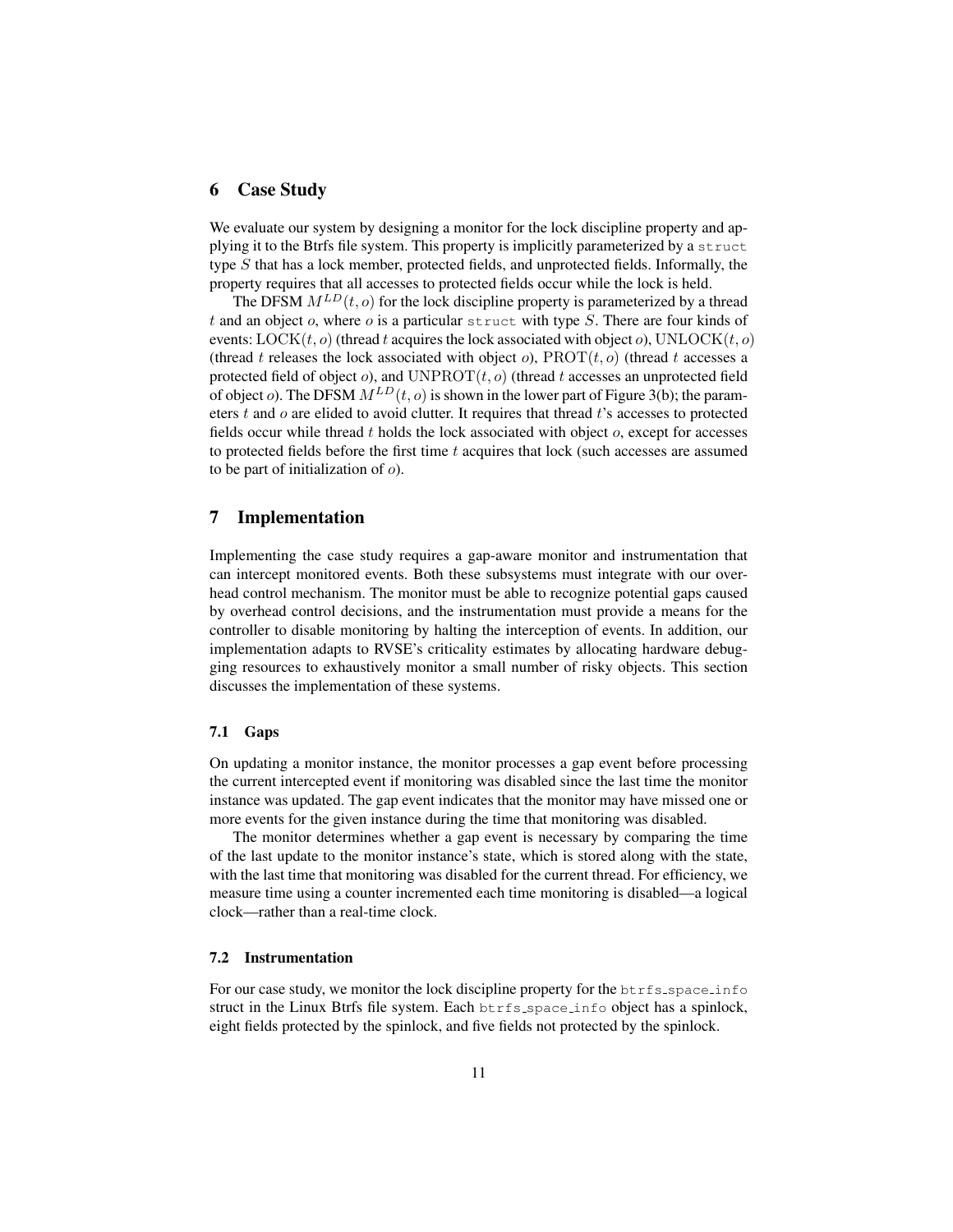Using a custom GCC plug-in, we instrument every function that operates on a btrfs space info object, either by accessing one of its fields or by acquiring or releasing its spinlock. The instrumented function first has its function body *duplicated* so that there is an *active* path and an *inactive* path. Only the active path is instrumented for full monitoring. This allows monitoring to be efficiently enabled or disabled at the granularity of a function execution. Selecting the inactive path effectively disables monitoring. When a duplicated function executes, it first calls a *distributor* function that calls the overhead control system to decide which path to take. We enable and disable monitoring at the granularity of function executions, because deciding to enable or disable monitoring at the granularity of individual events would incur too much overhead.

Every btrfs space info operation in the active path is instrumented to call the monitor, which updates the appropriate monitor instance, based on the thread and the btrfs space info object involved. For fast lookup, all monitor instances associated with a thread are stored in a hash table local to that thread and indexed by object address.

#### 7.3 Hardware Supervision

Our system prioritizes monitoring of objects with high criticality by placing them under hardware supervision. Specifically, we use debug registers to monitor every operation on these objects even when other monitoring is disabled (i.e., when the inactive path is taken). The debug registers cause the CPU to raise a debug exception whenever an object under hardware supervision is accessed, allowing the monitor to observe the access. Note that this allows monitoring to be enabled and disabled on a per-object basis, for a limited number of objects, in contrast to the per-function-execution basis described above. The overhead remaining after monitoring the hardware supervised objects is distributed to the other objects in the system using the normal overhead control policy.

Our current implementation keeps track of the most critical object in each thread. Each thread can have its own debug register values, making it possible to exhaustively track events for one monitor instance in each thread for any number of threads.

Because an x86 debug register can at most watch one 64-bit memory location, we need a small amount of additional instrumentation to monitor all 13 fields in a supervised btrfs space info object. Our plug-in instruments every btrfs space info field access in the *inactive* path with an additional read to a dummy field in the same object. Setting the debug register to watch the dummy field of a supervised object causes the program to raise a debug exception whenever any field of that object is accessed from the inactive path. The debug exception handler calls the monitor to update the monitor instance for the supervised object.

For btrfs\_space\_info spinlock acquire and release operations, we instrument the inactive path with a simple check to determine if the spinlock belongs to one of the few supervised objects that should be updated even though monitoring is disabled. We could use debug registers to remove the need for this check, but we found that overhead from checking directly was very low, because lock operations occur infrequently compared to field accesses.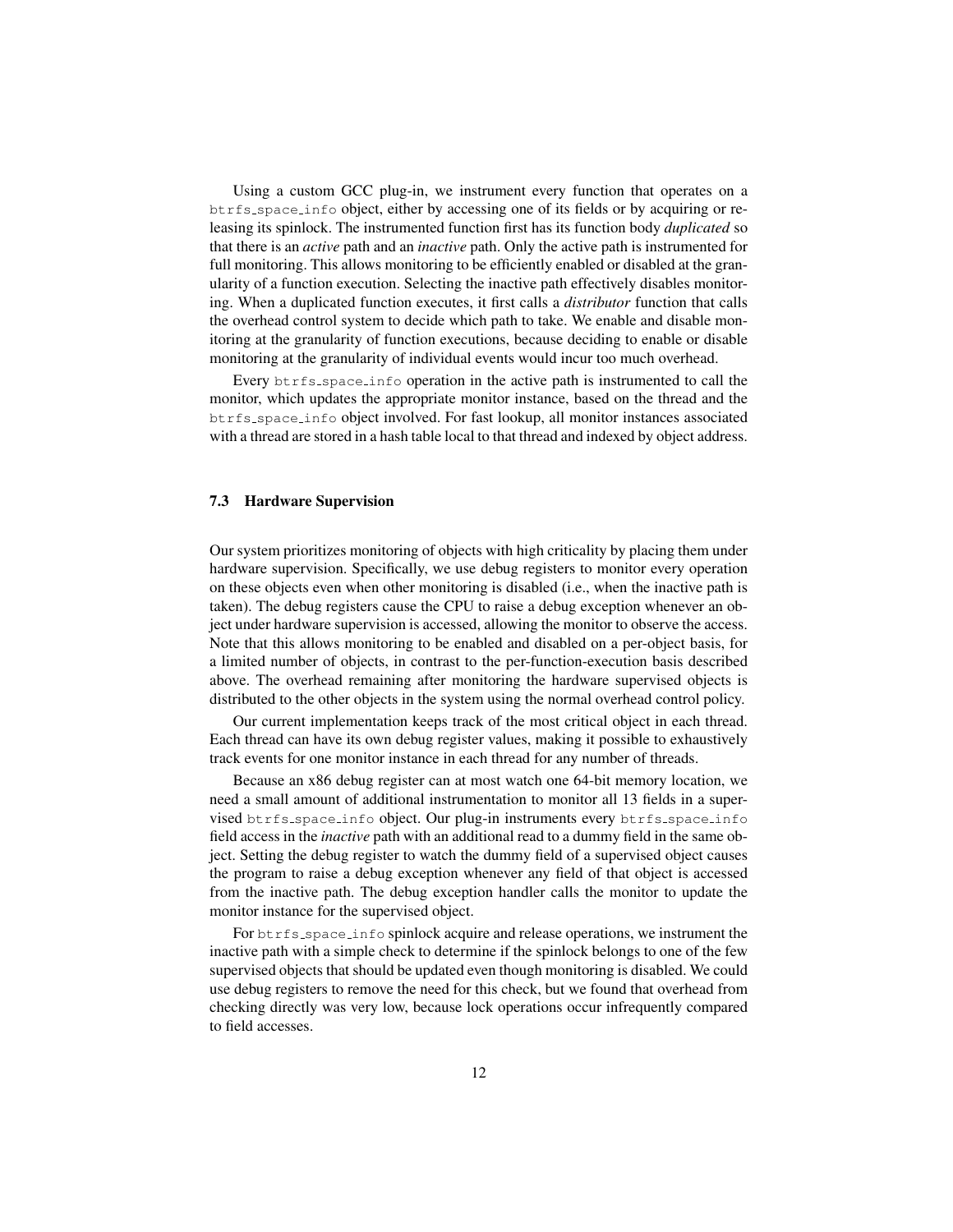#### 7.4 Training

We collected data from completely monitored runs to train the HMM and learn the gap length distribution. During training runs for a given overhead level, the distributor makes monitoring decisions as if overhead control were in effect but does not enforce those decisions; instead, it always takes the active path. As a result, the system knows which events would have been missed by taking the inactive path. Based on this information, for each event that would have triggered processing of a gap event, we compute the actual number of events missed for the corresponding monitor instance. The gap length distribution for the given overhead level is the distribution of those numbers.

Our case study uses a simple overhead-control mechanism in which the target "overhead level" is specified by the fraction  $f$  of function executions to be monitored. For each function execution, the distributor flips a biased coin, which says "yes" with probability  $f$ , to decide whether to monitor the current function execution. We tested three different sampling probabilities: 50%, 75%, 85%, and 95%. For each sampling probability, we precomputed the RVSE distributions with  $\epsilon = 0.1$ , thereby obtaining four RVSE graphs having 12,177, 33,234, 30,645 and 11,622 nodes, respectively.

#### 7.5 Evaluation

We used two different tests to measure how well our prioritization mechanism improved ARV's effectiveness. The first test runs with an unmodified version of Btrfs, which does not contain any lock discipline violations, in order to test how well prioritization avoids false alarms. The second test runs on a version of Btrfs with an erroneous access that we inserted, to test if prioritization improves our chances of detecting it. For both of these tests, we run Racer [12], a workload designed specifically to stress file system concurrency, on top of a Btrfs-formatted file system, and we report results that are averaged over multiple runs.

We tested three configurations: 1) hardware supervision disabled, 2) randomly assigned hardware supervision, and 3) adaptive hardware supervision that prioritizes critical objects, as described above. Most threads in the Racer workload had two associated monitor instances. At any time, our prioritization chose one of those from each thread to supervise.

The table below shows the results for these tests. Each row in the table is for one of the three sampling probabilities. For our false alarm test, the columns labeled FalseAlarm in the table show how many monitor instances had an error probability higher than 0.8 at the end of the run. Because the run had no errors, lower numbers are better in this test. For our error detection test, we checked the corresponding monitor instance immediately after our synthetic error triggered; the columns labeled ErrDet in the table show the percentage of the times that we found that monitor instance to have an error probability higher than 0.8, indicating it correctly inferred a likely error. For this test, higher numbers are better. All results are averaged over multiple runs.

In all cases, hardware supervision improved the false alarm rate and the error detection rate. For the 75% and 85% sampling profiles, adaptive prioritization provides greater improvement than simply choosing objects at random for supervision. With 50% sampling, adaptive sampling does worse than random, however. In future work,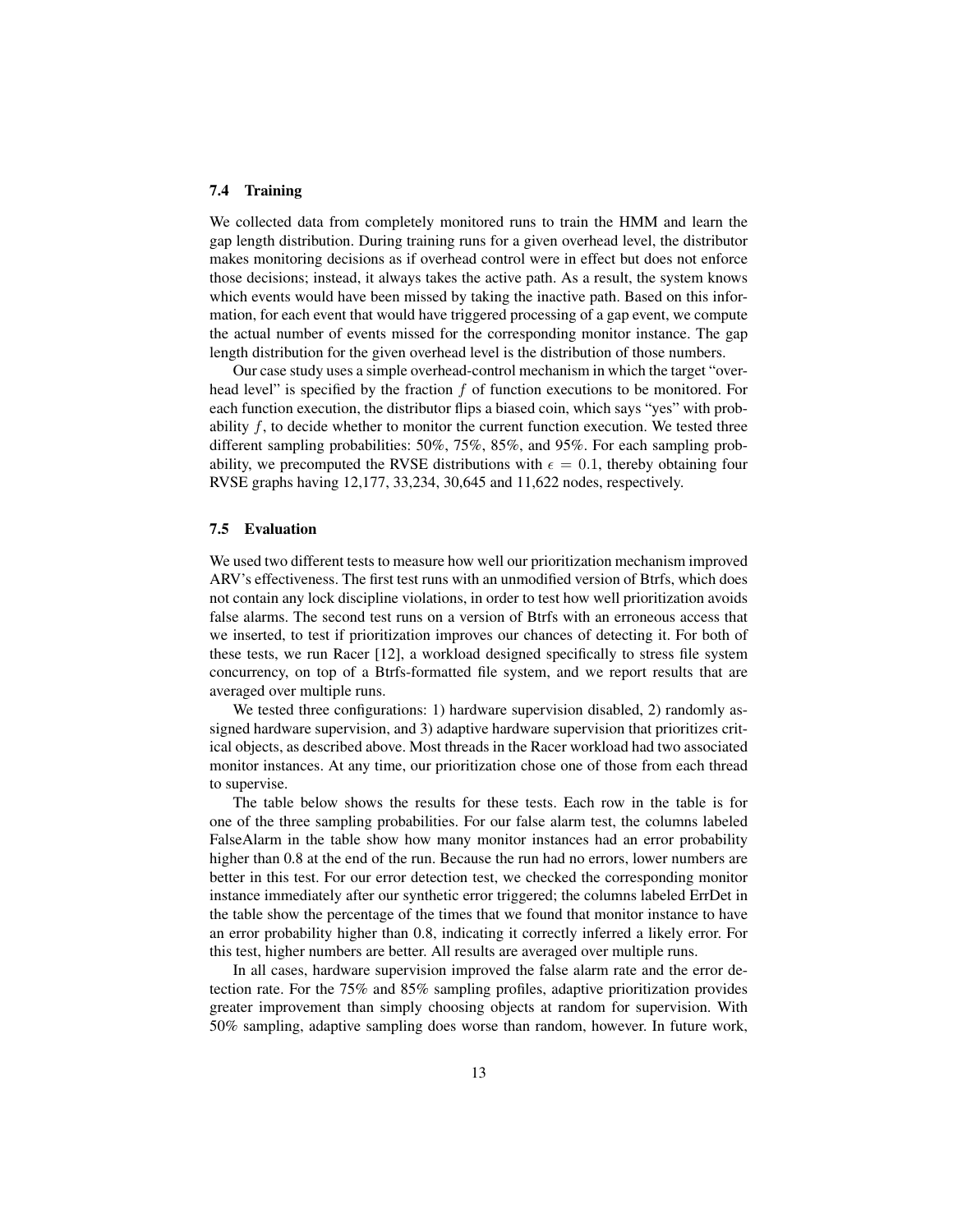|     |  |                |                                                            |          | Sampling    No Supervision    Random Supervision    Adaptive Supervision |        |
|-----|--|----------------|------------------------------------------------------------|----------|--------------------------------------------------------------------------|--------|
|     |  |                | Probability FalseAlarm ErrDet FalseAlarm ErrDet FalseAlarm |          |                                                                          | ErrDet |
| 50% |  | $30.3 23.0\% $ | 11.7                                                       | 57.4%    | 12'                                                                      | 50.1%  |
| 75% |  | $47 31.2\%$    | 361                                                        | $69.3\%$ | 17'                                                                      | 79.4%  |
| 85% |  | 5502 34.1%     | 5606                                                       | $72.3\%$ | 5449                                                                     | 85.1%  |

we intend to improve our criticality metric so that it performs better at lower overheads. The table also shows that ARV takes advantage of increased sampling rates, successfully detecting more errors in the error detection test. We are currently investigating why performance in the false alarm test declines with higher sampling rates.

# 8 Related Work

In [2], the authors propose a method for the automatic synthesis and adaptation of invariants from the observed behavior of an application. Their overall goal is adaptive application monitoring, with a focus on interacting software components. In contrast to our approach, where we learn HMMs, the invariants learned are captured as finite automata (FA). These FA are necessarily much larger than their corresponding HMMs. Moreover, error uncertainty, due to inherently limited training during learning, must be dealt with at runtime, by modifying the FA as needed. They also do not address the problem of using the synthesized FA for adaptive-control purposes.

A main aspect of our work is our approximation of the RVSE forward algorithm for state estimation, which pre-computes compound-state probability distributions and stores them in a graph. In the context of the runtime monitoring of HMMs, the authors of [10] propose a complementary method for accelerating the estimation of the current (hidden) state: Particle filters [4]. This sequential Monte-Carlo estimation method is particularly useful when the number of states of the HMM is very large, in particular, much larger than the number of particles (i.e., samples) necessary for obtaining a sufficiently accurate approximation. This, however, is typically not the case in our setting, where the HMMs are relatively small. Consequently, the Particle filtering method would have introduced at least as much overhead as the forward algorithm, and would have therefore also required a priori (and therefore approximate) state estimation.

The runtime verification of HMMs is explored in [9, 3], where highly accurate deterministic and randomized methods are presented. In contrast, we are considering the runtime verification of actual programs, while using probabilistic models of program behavior in the form of HMMs to fill in gaps in execution sequences.

### 9 Conclusions

We have presented Adaptive Runtime Verification, a new approach approach to runtime verification that synergistically combines overhead control, runtime verification with state estimation, and predictive analysis of monitor criticality levels. We have demonstrated the utility of the ARV framework through a significant case study involving the monitoring of concurrency errors in the Linux kernel.